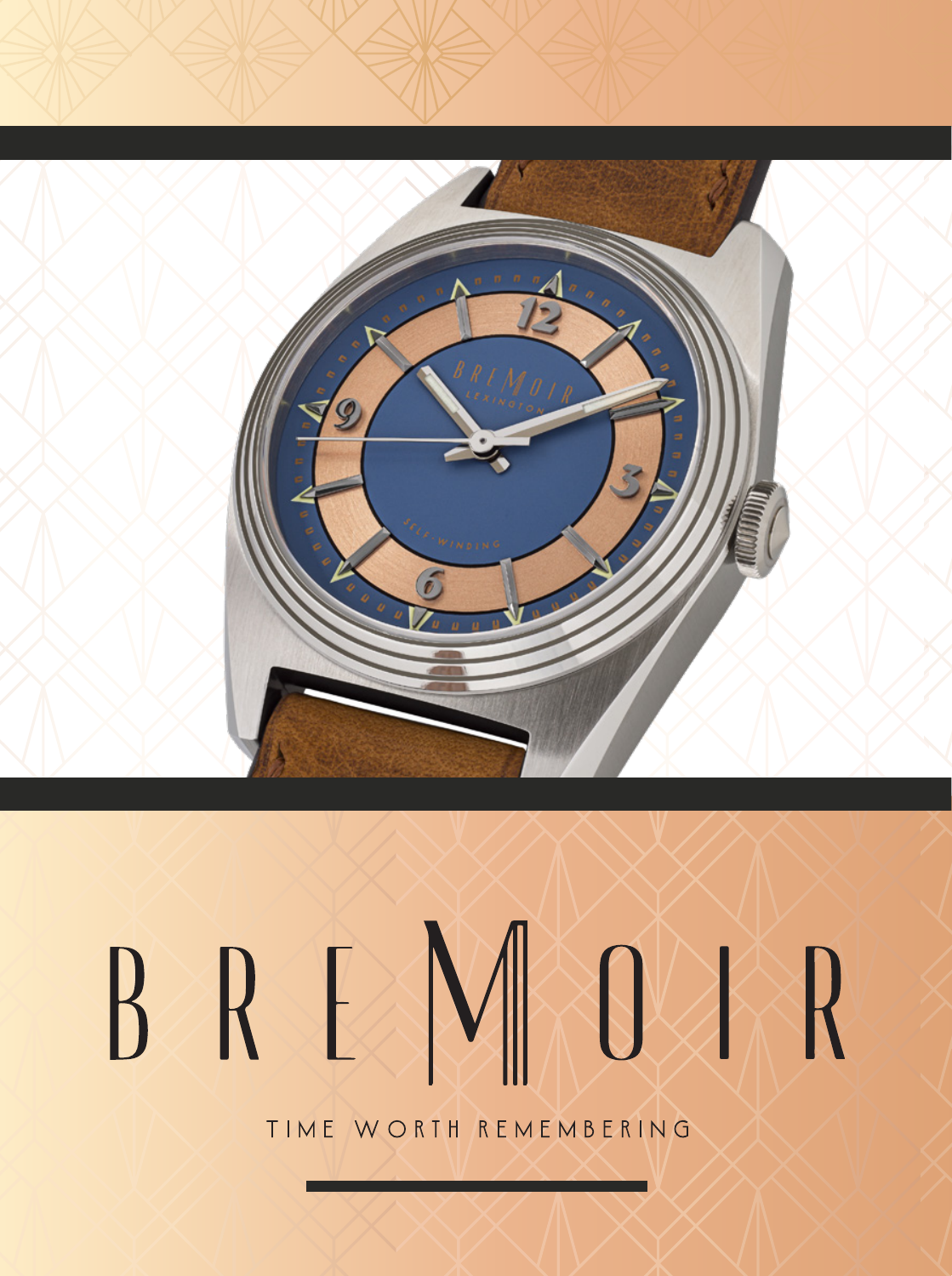# BREMDIR LEXINGTON

BREMOIR's design ethos is informed by of the Age of Art Deco. Our first wristwatch, the Lexington, is inspired by the Chrysler Building in New York City.

This aesthetic resonates one hundred years later, because it shares our modern appreciation of geometric shapes, tasteful colours and simple yet sophisticated design.



#### **STEPPED BEZEL**

The gorgeous stepped bezel climbs upwards like a sky-scraper. Polished, stainless steel reflects light in a magical way and contrasts beautifully against the mostly brushed finishing of the rest of the case.





#### POLISHED & BRUSHED STEEL CASE

The Lexington's balance of glamor and sporty steel finishes means it can easily be dressed up with leather straps or dressed down with nylon or rubber straps.

## **STRAP FIXTURE**

The straight line engineered between the lugs allows the end of the strap to be positioned completely flush against the case for a more seamless look.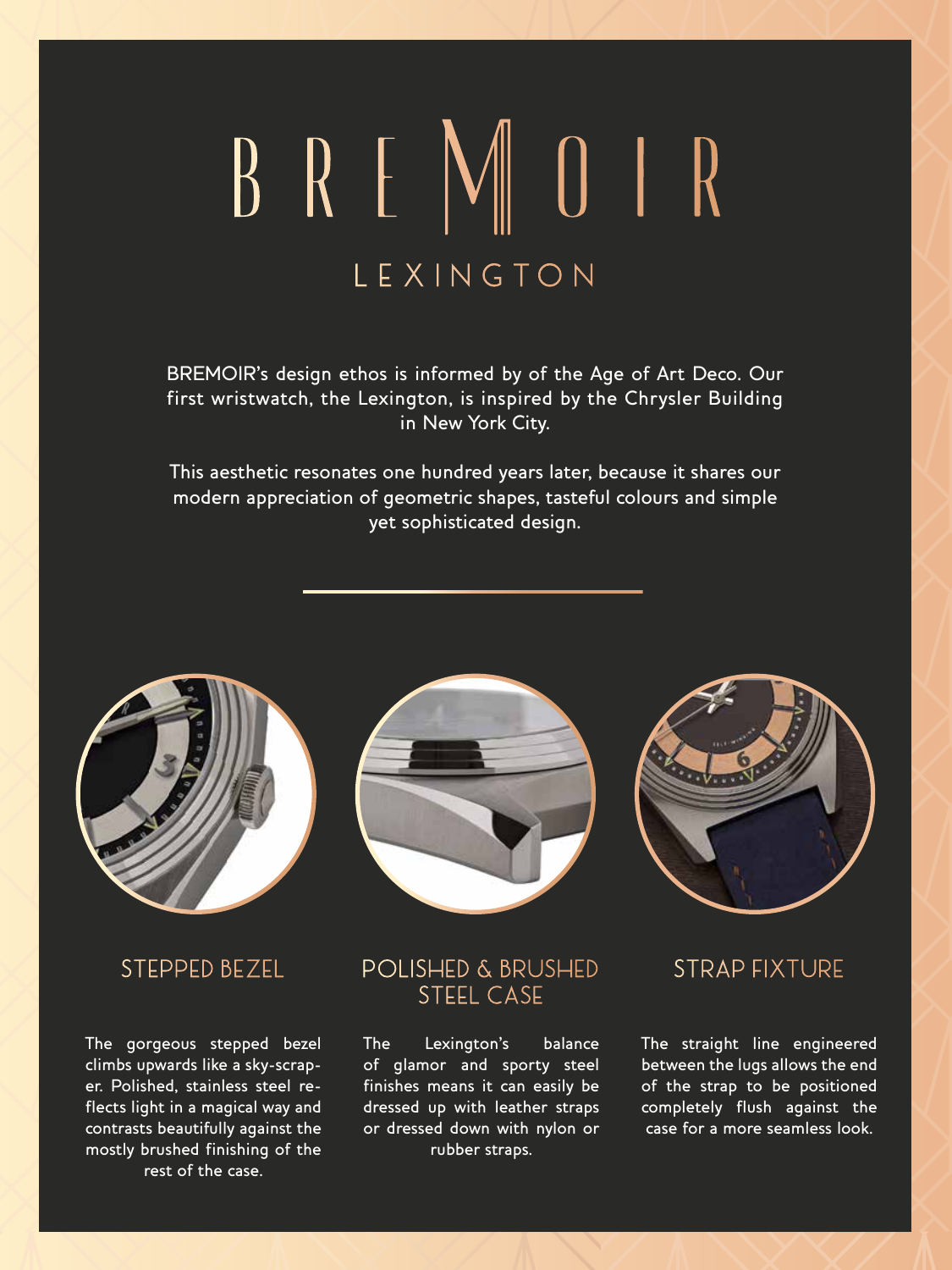#### THE DIAL

E E

E

c

The chapter ring and sectordial layout creates a very distinctive, period correct ae sth e tic. A con t r a s t b etween the chapter ring and the rest of the matte finished dial is c r e a ted with m e talli c paint in either b rushed s tainless s teel or coppe r.

### NUMERALS

The applied numerals are deri ved f rom those on the Ch rysler Building 's entrances. They give a pl easing and subtle de pth t o the d ial without adding unne cessa r y , elaborate design details.

# **HOUR MARKERS**

NO ING

 $\frac{1}{2}$ 

a

 $\blacksquare$ 

٠

۰

n,

 $\mathbf{u}$ 

These are inspired by the Chrysler Building's entrance doors and its spire's triangles. Like the numerals, they are applied and polished, rather<br>than painted, reflecting little<br>shards of light to the wearer, and contrasting with the matte finish d ial.



### **MINUTE MARKERS**

Avoiding the common dash or railroad styles, BREMOIR instead uses the gorgeous metalwork o f the Ch rysler Building as inspiration, with the minute ma r kers s haped li ke doo r w ays.





#### **SUPER-LUMINOVA®**

The t r iangu lar ends o f the hour markers are surrounded with **Swiss Supe r - Lumino v a ®**, reflecting the Chrysler Building's luminescence in the iconic NYC nig ht-time s kyline.